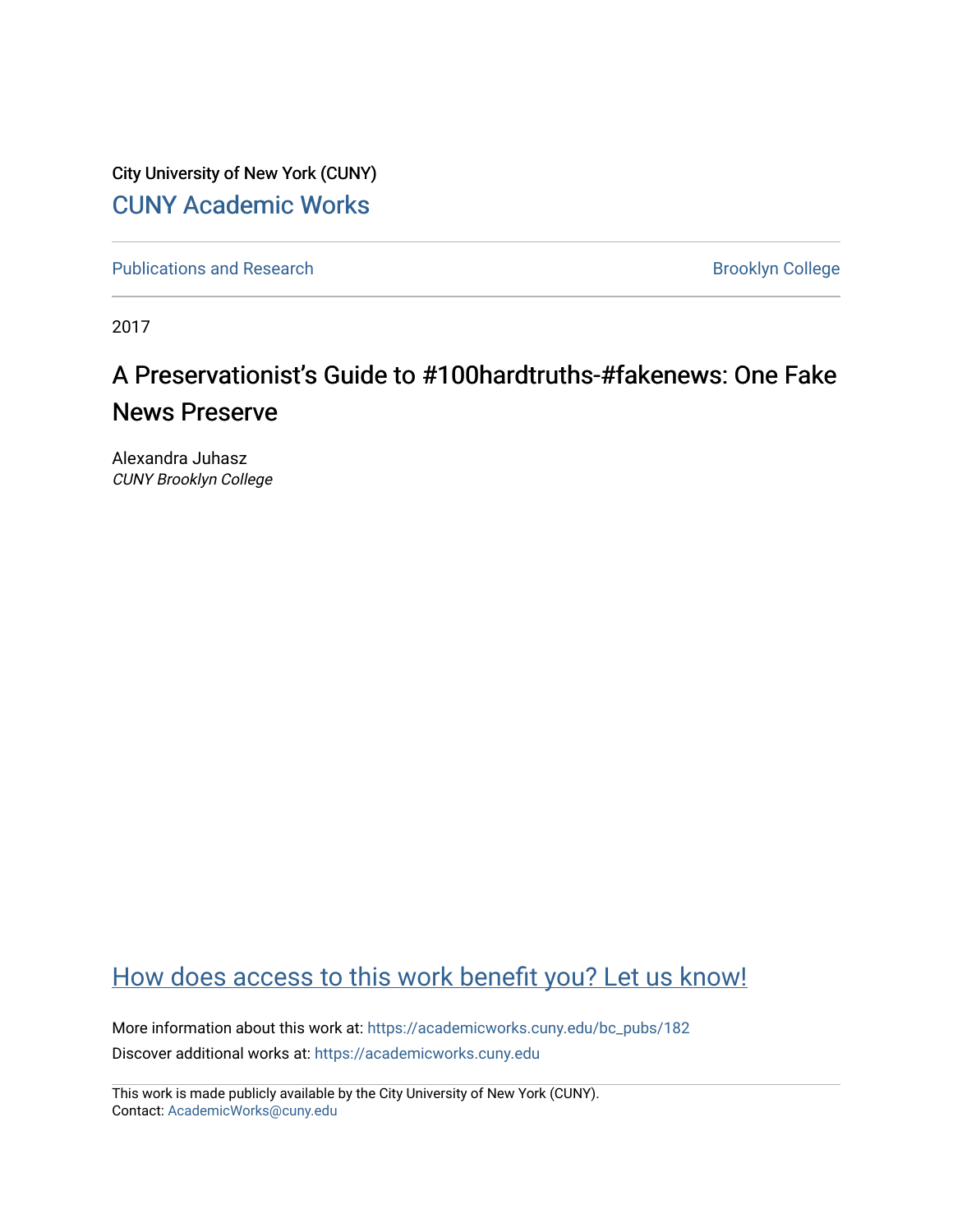### Alexandra Juhasz\*

# **A Preservationist's Guide to** *#100hardtruths- #fakenews***: One Fake News Preserve**

#### https://doi.org/10.1515/pdtc-2017-0011

**Abstract:** The author created a media project, #100hardtruths-#fakenews, to collect and preserve media relating to fake news that was generated during the first 100 days of the U. S. Presidency of Donald J. Trump. Her resulting website chronicles fake news as well as the many media responses to it. This article describes the author's construction of the site, characteristics of the posts, and ways in which she navigated the large volume of fake news and related posts. The project explores the complex issues that attend such a project. The goal was to induce energy and insight so that thoughtful professionals might save intentional digital news preserves. The article concludes with preservation recommendations.

**Keywords:** fake news, first hundred days of the U. S. presidency, digital news preserves, fake news preserves

Although I am not a digital preservationist, I am a scholar and artist engaged in media praxis<sup>1</sup>—the integration of media theory, history, and practice around social and political issues. Many of my projects have led me to make<sup>2</sup>, use<sup>3</sup>, reformat<sup>4</sup> or theorize<sup>5</sup> media archives. Therefore, preservation problems and practices have always been core to my work. In my most recent media praxis project *#100hardtruths-#fakenews*<sup>6</sup> *,* I preserved some of the many artistic, legal, scholarly, journalistic, and technological responses to fake news from this period, also inadvertently collecting some of the illicit, untrue, manipulative, deceitful, and corrupt subject matter under con-

\***Corresponding author: Alexandra Juhasz,** 

E-mail: Alexandra.juhasz@brooklyn.cuny.edu

sideration. I am now left with a beautiful if somewhat austere website that is also a digital collection of responses to, and examples of, fake news. It's now preserved holdings are an unintended result of my quest to better understand, situate, share resources about, and live within fake news in real time over the first 100 days of a new American presidency. This brief essay attempts to understand what to make of and do with this unusual, if perhaps useful compilation.

When I built #100hardtruths-#fakenews<sup>7</sup>-working steadily from a week or two after January 20 (the day of the presidential inauguration) to April 19, 2017 (the 100<sup>th</sup> day of this presidency, always an artificial but highly studied temporal boundary given symbolic weight in the United States), and with the help of my colleague, the technologist Craig Dietrich—my impulse was not to save and thereby perpetuate out-and-out lies or the violence that accrued in their stead. Rather, I was moved, as a citizen, to act in response to and against this mounting information travesty: the circulation, embellishment, and escalation of pieces of fake news, which are lies about the world circulating within and because of new forms and protocals of discourse on the Internet. During this time, fake news also took up a great deal of the president's attention, as well as that of the mainstream, alternative, and social media. Individuals and institutions were willy-nilly deriding an article, or an entire operation or even sector of the media as "fake news," others were trying to delimit what this term might mean even as it kept changing, while deducing where it had come from or what its history or past uses and abuses were. Fake news, although an old phenomenon, had become over the first 100 days (and remaining so until this day) a crisis given that two core principles of American democracy—the constitutional right to freedom of expression and the sanctioned powers of the fourth estate, the media, as a check against abuses of governmental power—were under constant attack from a variety of sectors. "Fake news" became and is a vehicle and metaphor for, as well as challenge to, many of the rights, powers, and beliefs that Americans hold very dear: our rights to see, name, know, debate, protest, and govern in the name

**<sup>1</sup>** http://www.mediapraxis.org/

**<sup>2</sup>** http://www.archivesandcreativepractice.com/zoe-leonard-cheryldunye/

**<sup>3</sup>** https://www.flowjournal.org/2010/05/the-views-of-the-feministarchive-alexandra-juhasz-pitzer-college/

**<sup>4</sup>** https://www.centerforthehumanities.org/public-engagement/ working-groups/vhs-archives

**<sup>5</sup>** https://www.centerforthehumanities.org/blog/stacked-on-her-office-shelf-stewardship-and-aids-archives

**<sup>6</sup>** http://scalar.usc.edu/nehvectors/100hardtruths-fakenews

**<sup>7</sup>** http://scalar.usc.edu/nehvectors/100hardtruths-fakenews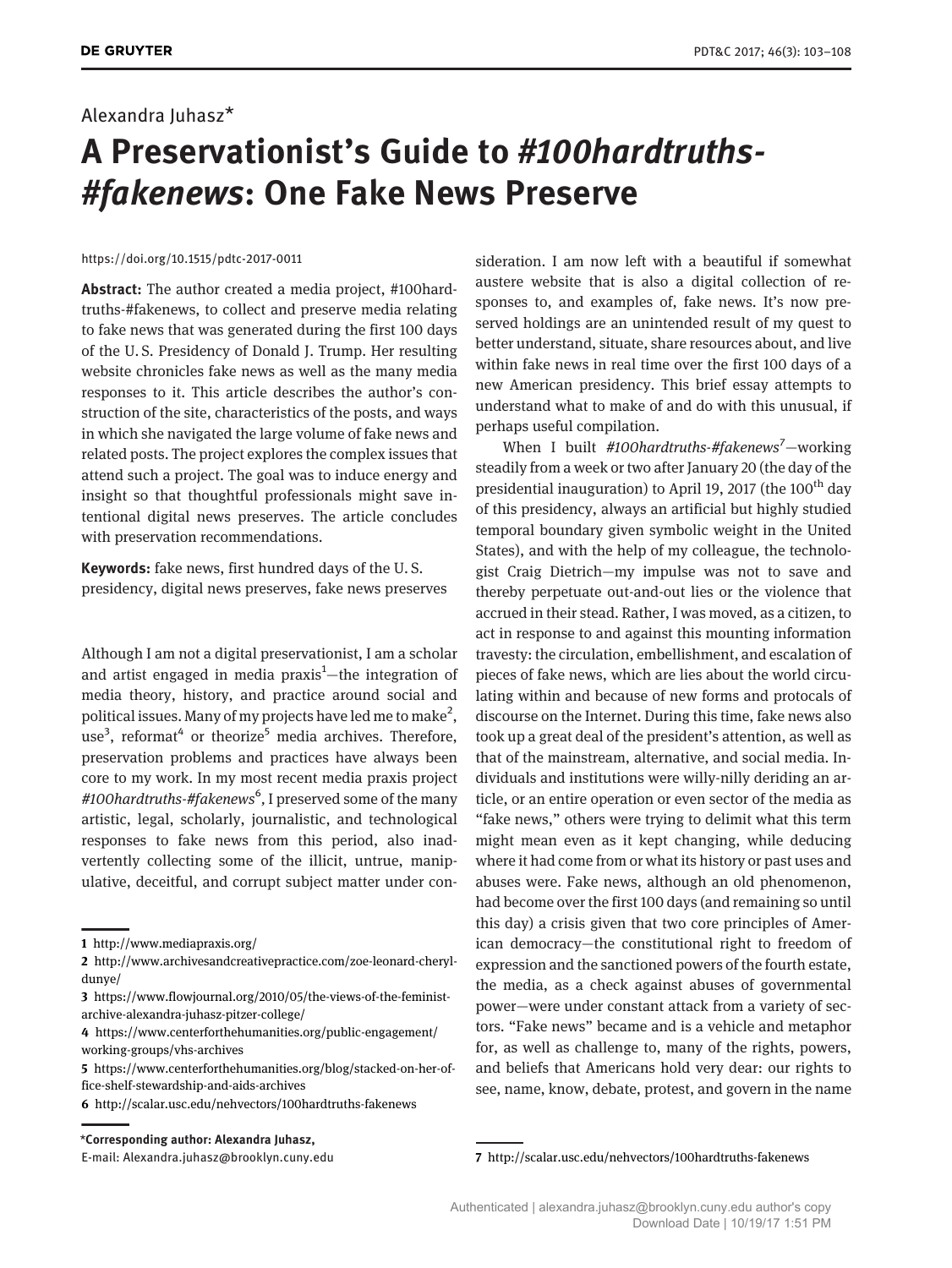of individual and national honesty. Obviously, this is an arena rife with contradiction and interpretation, possible if not probable abuse, and is always under changing and debatable elucidation. In fact, a good deal of American legal, intellectual, political, and artistic history has been fired and sustained by our conversations and lawful debates about these very rights, interpretations, and powers. Now fueled by the Internet and a new president skilled in —and himself powered by—its changing logics, fake news blew up as method, subject, metaphor, and real thing, while also standing in for larger societal concerns.

This is what I attended to, as did the nation and the Internet, the president and his allies and foes, for 100 days. Given my particular training and interests as a media studies scholar with a specialty in fake media, as well as a media activist and digital artist, I chose to work for these 100 days as witness to, teacher about, interlocutor with, and self-aware perpetuator of this escalating media phenomenon and abomination. Linked as I was (and as we all were) to the president, his news, our news, and our many forms of modern media, *#100hardtruths- #fakenews*8 (in social media and on its own stand-alone website) was at once sordid, pained, and hopeful; it was one simple offering among many but still became over-full with too much information; and thus, also, it became one woman's real-time testament to and hording of 100 daysworth of hopeful responses to and detritus left over from a (our) digital life attending to fake news.

*#100hardtruths-#fakenews*9 started rather naively from my blog-based public pledge to act in the face of my own uncertainty and sense of powerlessness in confusing times. Given the seriousness of the daily assaults referred to above, I was in reaction mode while also attempting to contribute something that I hoped might be useful and for which I felt somewhat qualified. But even as a scholar and artist with a long history of thinking, writing about, and making digital projects about (fake $10$ ) internet<sup>11</sup> and media<sup>12</sup> culture, I felt uncertain and overwhelmed by the sheer volume of fake news and the linked production of content responding to it: analyses, tools to recognize it, programs of media literacy to understand it, mocking videos, etc. I attempted to understand this new landscape

(and intervene within it) by pledging first on my blog and then on *#100hardtruths-#fakenews*: 13

To disrupt the new President's First 100 days by posting *#100hardtruths-#fakenews* with linked actions, analyses and organizations committed to digital media literacy.

In so doing, I will produce a 100 point digital primer to counter the purposeful confusion, lack of trust, and disorientation of the current administration's relation to media, offering instead a steady, reasoned set of resources seeking clarity and justice.

I did, in fact, honor this pledge, in what would become an exhausting, stimulating, and highly self-referential daily practice to create 100 posts in real time. What quickly became a ritual routine came to consist of reading the (fake) news, reaching out to colleagues, contemplating a worthy response, writing two or more posts a day, building them into my website, circulating this work on social networks, and thus digging myself deeper and deeper into the lies and truths that organize our internet existences and the real-world violence that these support, bolster, and breed. This is one of the inevitable cycles of daily Internet activity and the work of a critical Internet studies field that tries to understand it. We attend to and thereby perpetuate and escalate whatever we find there, even if we critique, undermine, or abhor it.

With hindsight, I understand that on top of documenting, supporting, perpetuating, and bearing witness to fake news, I inadvertently preserved some of it via my project so that historians, and interested readers in the future, might use this evidence to more clearly understand all that happened in these extraordinarily impacted 100 days, better than I ever could in the stunning sweep of them. Of course, since there was such an immense volume of attention to this issue, I have no worry that it will be lost to history. Rather, what this Internet/real world phenomenon needs—like all others—is culling, pruning, and sense-making through the deluge of output under its proverbial and actual hashtag. My website sifts through the viral deluge of fake news and responses to it, using my logic, preoccupations, inclinations, and analyses as both plumb-line and container.

Over its 100 posts and 70 days *#100hardtruths-#fakenews*14 changed, as did the world and the news. Given the project's massive scope, many holdings, and variety of approaches (my own as well as those that I highlighted), the site and each of its constituent posts could be characterized in many ways:

– a digital effort that holds lots of things, useful and otherwise

**<sup>8</sup>** http://scalar.usc.edu/nehvectors/100hardtruths-fakenews

**<sup>9</sup>** http://scalar.usc.edu/nehvectors/100hardtruths-fakenews

**<sup>10</sup>** https://www.upress.umn.edu/book-division/books/f-is-forphony

**<sup>11</sup>** https://mitpress.mit.edu/books/learning-youtube

**<sup>12</sup>** http://nomorepotlucks.org/site/the-increasingly-unproductivefake/

**<sup>13</sup>** http://scalar.usc.edu/nehvectors/100hardtruths-fakenews/index **14** http://scalar.usc.edu/nehvectors/100hardtruths-fakenews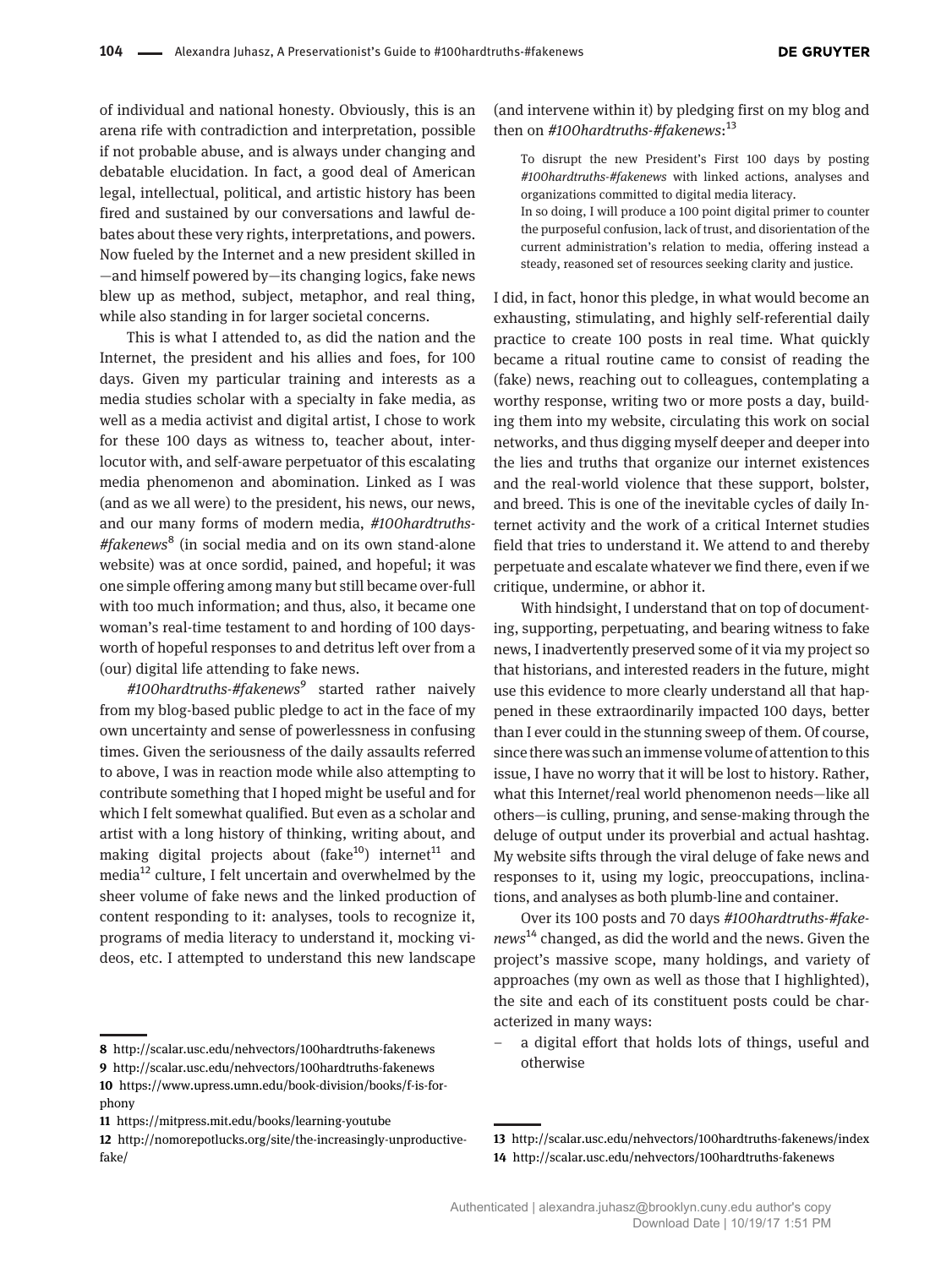- a container of arguments against, responses to, and readings of fake news
- a format for fake news; a contributor to this phenomenon
- a digital (art) object: monolith, obelisk, tower of babble, honeycomb
- a research project that contains other research projects
- a self-reflexive research project: by looking at it I better know my subject/myself
- a list of lists, an accounting of accountings
- a daily practice
- a chronicle of one woman's daily interaction: what I learned, what I felt
- an argument for time, poetry, art, and complexity that holds and is these things
- an argument to take these things offline so as to unpack fake news' complexity and culpability
- a preservation project.

In this brief introduction to *#100hardtruths-#fakenews*15 I point to its uses and its blind spots as an unintentional preserve for fake news. When I was invited by the *PDT&C*  editor to describe this project, she asked me to address the preservation of such digital news preserves as mine. Specifically:

### **1 Should we preserve it?**

Fake news—and the Internet's mountain of attempts to better see it, know it, defang, debunk, and stop it—should be carefully saved for no better reason than that it existed, and thus proved itself to be at once inordinately powerful within the attention economy of the Internet and also for associated material manifestations that occurred offline. This is one of my main preoccupations in the project: that our small, personal, fun, mindless, serious, constant Internet preoccupations and activities—taking the form of tweets, reposts, gifs, images, sharing, writing, reading, liking—build to become large scale power tools in the hands of our culture's most potent forces: our corporations, media, and government. Throughout the project, I was trying to map where fake news became real abuse or violence, taking the forms, for instance, of escalating restrictions on human mobility or access to healthcare or arts funding or as a weapon, the "mother of all bombs," that was unleashed on day #89 or thereabouts.

Towards the last third of my (and his) project (on April 17), as actual bombs started moving and falling, I penned a list of what I called "superhardtruths, $16$ " trying to highlight with the silly word "super" the utterly serious escalations that were unleashed under the mounting pressure of the artificial 100-day boundary. While these are rather condensed and abstract—if also, tweet-like—in two of these superhardtruths I tried to condense what I have been writing in longer form thus far:

the corporate-state-media muscle of the internet hides in plain sight below a sea of participatory "good 'n' plenty" only to manifest as real power, violence, and control on demand,

and

virality is virility.

Virality—the scale of attention, focus, and content produced with its accordant advertising muscle and sheer human underpinnings—has a hidden but often apparent toxic, macho logic—virility—that inevitably links power (of any form) to control and violence.

As just one scholar and artist among a sea of digital first-responders, the task at hand seemed at once utterly insurmountable—given the pace, volume, and weight of all that was being produced as and about fake news—and entirely essential. My goal was to name what is untrue, explain fake news, stop the spread of lies, initiate truths, try to better understand it all … or else! I was thinking fast and on my feet. But preserving these diverse, inter-related, but often unaware-of-the-other efforts, can potentially contribute to more steady work in the future. Given my rush, and the relatively short time span of the project, the site ended up holding a startling large amount of content. By inadvertently preserving this scourge, I have contributed one resource that researchers (and activists) might need: a context to better understand our (media) world and thereby work more efficiently towards change. When we study our time and ourselves in this way, we also say "no" to another structural Internet violence also named as a superhard truths $^{17}$ :

short, fast and fun will be the death of us, or at least some.

**<sup>15</sup>** http://scalar.usc.edu/nehvectors/100hardtruths-fakenews

**<sup>16</sup>** http://scalar.usc.edu/nehvectors/100hardtruths-fakenews/ external?link=http%3A%2F%2Fwp.me%2Fp5i00–1cH&prev=http% 3A%2F%2Fscalar.usc.edu%2Fnehvectors%2F100hardtruths-fake news%2Findex

**<sup>17</sup>** http://scalar.usc.edu/nehvectors/100hardtruths-fakenews/exter nal?link=http%3A%2F%2Fwp.me%2Fp5i00–1cH&prev=http%3A% 2F%2Fscalar.usc.edu%2Fnehvectors%2F100hardtruths-fakenews% 2Findex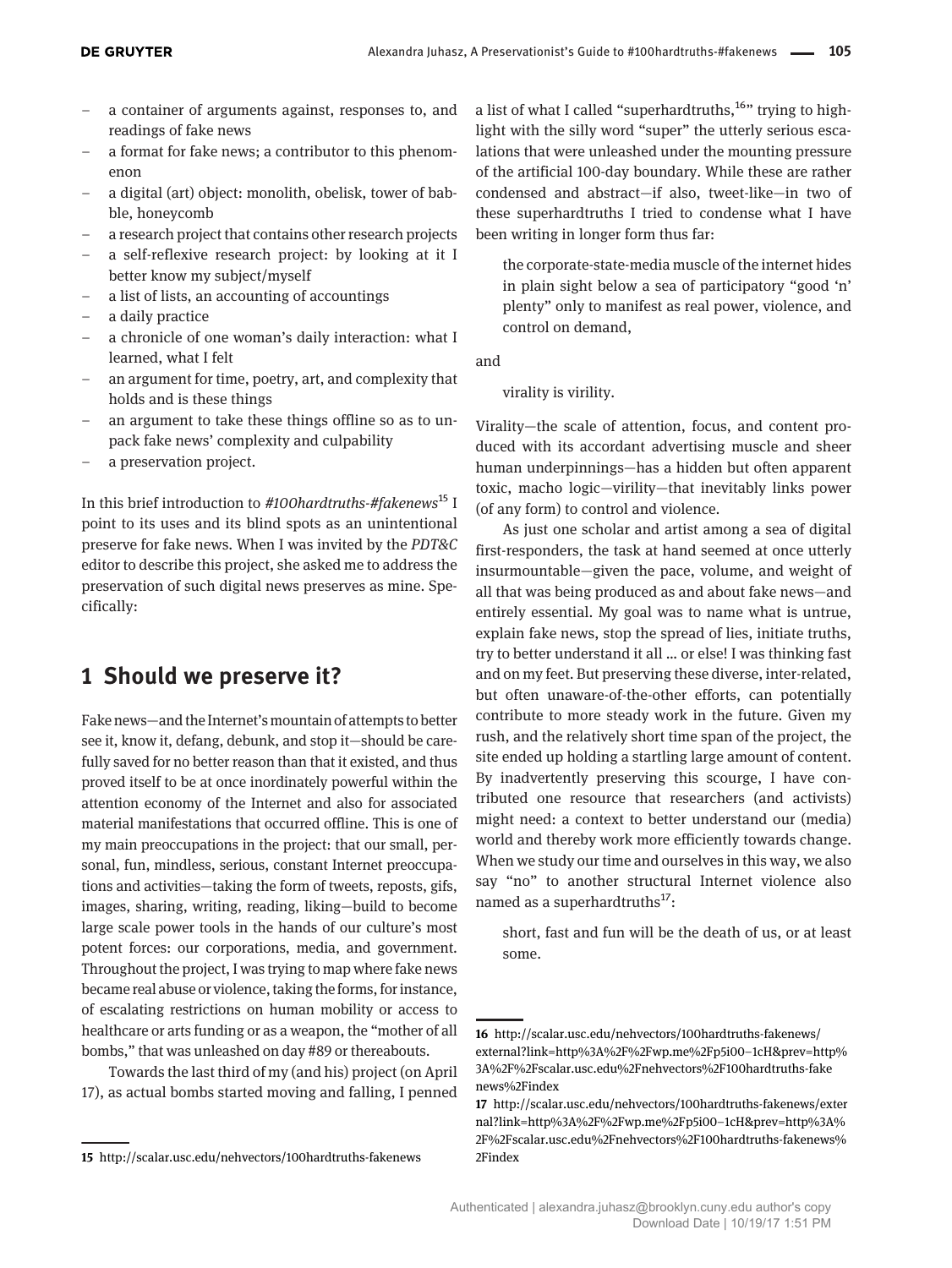We scholars, artists, preservationists and citizens, should do our best to support the long term, careful, considered, educated gaze and its associated thinking that allows for deeper understanding, possible connections, and solutions which might lead us toward peace and understanding over discord, anger, and disbelief. Averting our gaze with disdain, throwing the stuff away, or otherwise censoring the unpleasantness that was made by and for us in the form of fake news are the responses that any despot would wish for. So, yes: let's preserve it.

## **2 If we preserve it, do we need to indicate that what we are preserving is fake so that future researchers will be aware of it?**

The volume and diversity of fake news and its many sisterresponses—things that claim to be "true" in that they correct or interpret or understand fake news, and so are not fake news *per se*—look awfully familiar to it by at once taking up other, related Internet forms like memes, corrective tools, mash-ups, tweets, and analyses. Experts in any number of fields, as well as everyday users, are equally equipped and concerned. Their subject must inevitably be "the lie" as much as it is "the truth." Any preservation efforts will be partial, political, and at least somewhat legitimizing, thereby in all ways enacting another of my superhardtruths $^{18}$ :

#### fakenews r us.

Let me spell this out. Preservation efforts will necessarily be partial in that they will select some of the too-many objects made during the viral heyday of fake news. I need not dispel the desire for and impossibility of total archives here. Rather, my point is more political than technical. #100hardtruths-#fakenews,<sup>19</sup> is only one of many such lists, collections, and interventions made against fake news over the first 100 days of the Donald J. Trump administration. Its totality looks a lot like me—a selfchronicle of that time—what I thought was important, true, useful, and false. As is the case for all participants in this debacle—a digital and related real-world catastrophe

of our own making that is built from fake news and the ways it buttressed, supported, and obscured what actually happened on the ground during the first hundred days of this administration—my take on this fully political manifestation of "social" and other media was and had to be ideological. As just one example, during this volatile period and still true today, calling one item of news "fake," or one news purveyor "fake news" (as Trump so often does) has become more a barometer of political position than one of fact checking or truth telling. As another example, every time a journalist or scholar attempts to fact check statements made by the Trump administration, he or his administration then calls this activity, its authors and/or its output "fake news." Of course, the same happens from many other directions against different truths and other liars. By calling something *fake* or *true* in our current media environment, one inevitably lines up with what is perceived to be, and most likely is a political position, even if one hopes to be objective, careful, or helpful.

There is no impartial way to save or read fake news as its political and economic functions are axiomatic. Its function is to polarize, unmoor, and in so doing produce more attention and content, which produces more money and power for a small few who then use this in political and economic ways of use to them. This, my own admittedly political understanding of the Internet and its media, is also foundational for the project. My first seven posts set forth inter-linked arguments about the imbrications of corporate and governmental ownership or control of the Internet: it most powerful sites and its infrastructure, as well as the social media practices that sustain these and the (often known!) acts of deception that underwrite it all:

- #1 the real internet is a fake<sup>20</sup>
- #2 the fake news is very real<sup>21</sup>
- #3 Trump is our rightful Internet president<sup>22</sup>
- #4 the Internet is built on deceptions<sup>23</sup>

#5 #fakenews is logical outgrowth of the web's infrastructure<sup>24</sup>

**<sup>18</sup>** http://scalar.usc.edu/nehvectors/100hardtruths-fakenews/ex ternal?link=http%3A%2F%2Fwp.me%2Fp5i00–1cH&prev=http%3A %2F%2Fscalar.usc.edu%2Fnehvectors%2F100hardtruths-fakenews %2Findex

**<sup>19</sup>** http://scalar.usc.edu/nehvectors/100hardtruths-fakenews

**<sup>20</sup>** https://aljean.wordpress.com/2017/02/18/100truths-fakenews-1 the-real-internet-is-a-fake/

**<sup>21</sup>** https://aljean.wordpress.com/2017/02/18/100truths-fake-news-2-the-fake-news-is-very-real/

**<sup>22</sup>** https://aljean.wordpress.com/2017/02/18/100truths-fake-news-3-trump-is-indeed-our-rightful-internet-president/

**<sup>23</sup>** https://aljean.wordpress.com/2017/02/19/100truths-fakenews-4 the-internet-is-built-on-deceptions/

**<sup>24</sup>** https://aljean.wordpress.com/2017/02/19/100truths-fake-news-5-fake-news-is-a-logical-outgrowth-of-the-webs-infrastructure/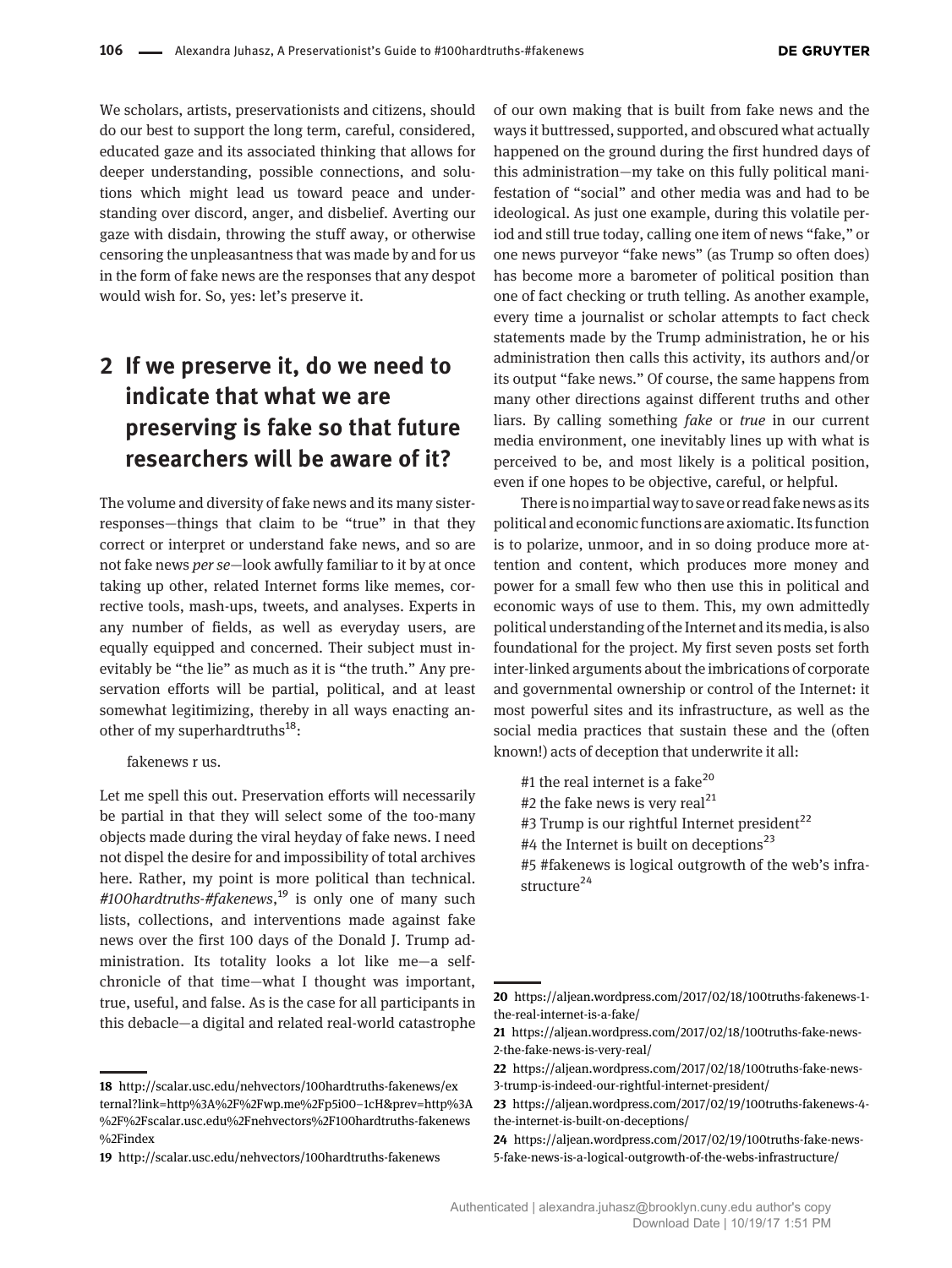#6 Today's fixes to fakenews are as bogus as Lone $l$ <sub>vgir</sub> $l$ 15<sup>25</sup>

#7 skeptical interaction with the digital is critical for democracy.<sup>26</sup>

*#100hardtruths-#fakenews* can be understood to hold 100 or more "#7: skeptical interactions"—diverse in subject matter, approach, response, analysis, and just plain shock and awe—that I found personally useful in the first 100 days and then tried to share on the Internet, knowing as I did its structuring weaknesses and strengths, and my own part to play therein. Because I have some authority as a professor, scholar, and artist, because I have worked with others who wield as much conviction and influence in their own fields, because I pointed to and made use of many more voices of certainty, because I share this with information professionals here in this specialized space, together we all legitimize thinking about, looking at, circulating, and escalating fake news. In other words:

Fakenews r us.

This self-reflexive, self-fulfilling, skeptical mandate is as central to the Internet as it is to Internet studies and preservation.

"#5: #fakenews is a logical outgrowth of the web's infrastructure."

"#3: Trump is our rightful Internet president."

While fake news is bogus, by definition, so too must be our preservations and linked research efforts about it. Touching, observing, saving, cherishing, these tawdry objects implicates all that handle them: why are we curious? what do we believe? how do we know a fake? Why do we care? Thus, I suggest that future researchers might be better alerted to their own abiding implication in the success of fake news when engaging this or any other imperfect fake news preserve—one that by definition demands attention, sharing and preservation than about the truth or falsity claims of any particular piece of news, or writing, or media, or effluvia held therein.

## **3 What should be done with unintentional fake news preserves?**

One main function for my unintentional preserve is to induce insight and energy so that thoughtful professionals might save and create more intentional digital forums so as to generate thoughtful, educated conversation and knowledge about this massive social dilemma. Given that I am writing for *Preservation, Digital Technology, & Culture*, I will conclude with a list of twelve posts that claim hard truths about, or are rooted in, saving, or listing related technologies or theories of historiography. My hope is that the objects and actions that I have saved (related to these core issues) will inspire you to preserve works that are related to the perils and powers of fake news. After composing this list (and I do hope you find it useful!), my most heart-felt suggestion is that you find and then activate a few hardtruths about preservation and fakenews of your own, making use of the unique skills and interests that you have, in communities and technologies, where you engage: #100hardtruths-#preservation. It will take nothing less than our full, collaborative, action, knowledge, skills, and commitment to preserve and then also to dispel fake news.

#27: new image holding environments needed $^{27}$  $#31$ : look deeper into the migrant experience<sup>28</sup> #36: history is real<sup>29</sup>

#48: seek enlightenment from historical context, contemporaneous public statements, and specific sequence of events<sup>30</sup>

#56: subversion through grinning; learn truths from radical black artists who lived through civil rights<sup>31</sup> #66: make sure to fact-check the Trump archive<sup>32</sup>

**<sup>25</sup>** https://aljean.wordpress.com/2017/02/19/100truths-fakenews-6 todays-fixes-to-fake-news-are-bogus/

**<sup>26</sup>** https://aljean.wordpress.com/2017/02/19/100truths-fakenews-7 skeptical-interaction-with-the-digital-is-critical-for-democracy/

**<sup>27</sup>** https://aljean.wordpress.com/2017/03/02/27-new-image-hold ing-environments-needed-100hardtruths-fakenews/

**<sup>28</sup>** https://aljean.wordpress.com/2017/03/04/31-look-deeper-intothe-migrant-experience-100hardtruths-fakenews/

**<sup>29</sup>** https://aljean.wordpress.com/2017/03/08/36-history-is-real-100hardtruths-fakenews/

**<sup>30</sup>** https://aljean.wordpress.com/2017/03/17/48-enlightened-byspecific-historical-context-contemporaneous-public-statementsand-specific-sequence-of-events-100hardtruths-fakenews/ **31** https://aljean.wordpress.com/2017/03/23/56-subversion-

through-grinning-learn-truths-from-radical-black-artists-who-livedthrough-civil-rights-100hardtruths-fakenews/

**<sup>32</sup>** https://aljean.wordpress.com/2017/03/27/66-make-sure-to-factcheck-the-trump-archive-100hardtruths-fakenews/